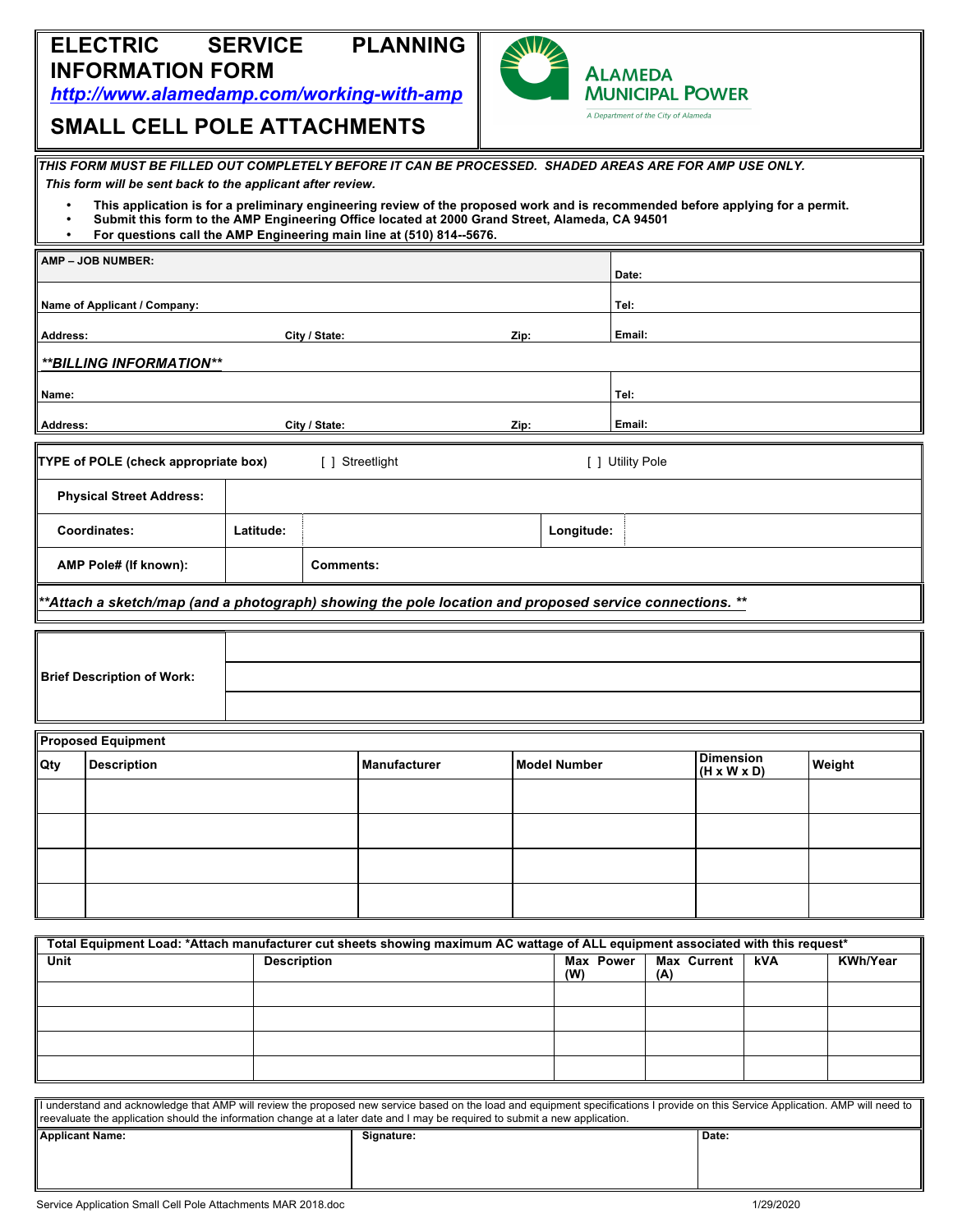| FOR AMP USE ONLY - NOTES FOR THE APPLICANT                                                                                                                              |                          |                |     |  |          |  |             |  |          |      |  |     |       |                                                                                          |
|-------------------------------------------------------------------------------------------------------------------------------------------------------------------------|--------------------------|----------------|-----|--|----------|--|-------------|--|----------|------|--|-----|-------|------------------------------------------------------------------------------------------|
| Applicant is solely responsible for obtaining any and all consents, permits, licenses or grants necessary for<br>$\bullet$<br>making attachments to the selected poles. |                          |                |     |  |          |  |             |  |          |      |  |     |       |                                                                                          |
| The selected location and installation design must comply with city guidelines.                                                                                         |                          |                |     |  |          |  |             |  |          |      |  |     |       |                                                                                          |
| AMP has reviewed this application for proposed small cell attachments and:                                                                                              |                          |                |     |  |          |  |             |  |          |      |  |     |       |                                                                                          |
| レ                                                                                                                                                                       |                          |                |     |  |          |  |             |  |          |      |  |     |       | Accepts proposed attachments and will agree to serve with the below conditions/comments. |
|                                                                                                                                                                         |                          | <b>Rejects</b> | the |  | proposed |  | attachments |  |          | with |  | the | below | comments.                                                                                |
| <b>Conditions/Comments:</b>                                                                                                                                             |                          |                |     |  |          |  |             |  |          |      |  |     |       |                                                                                          |
|                                                                                                                                                                         |                          |                |     |  |          |  |             |  |          |      |  |     |       |                                                                                          |
|                                                                                                                                                                         |                          |                |     |  |          |  |             |  |          |      |  |     |       |                                                                                          |
|                                                                                                                                                                         |                          |                |     |  |          |  |             |  |          |      |  |     |       |                                                                                          |
|                                                                                                                                                                         |                          |                |     |  |          |  |             |  |          |      |  |     |       |                                                                                          |
|                                                                                                                                                                         |                          |                |     |  |          |  |             |  |          |      |  |     |       |                                                                                          |
|                                                                                                                                                                         |                          |                |     |  |          |  |             |  |          |      |  |     |       |                                                                                          |
|                                                                                                                                                                         |                          |                |     |  |          |  |             |  |          |      |  |     |       |                                                                                          |
|                                                                                                                                                                         |                          |                |     |  |          |  |             |  |          |      |  |     |       |                                                                                          |
|                                                                                                                                                                         |                          |                |     |  |          |  |             |  |          |      |  |     |       |                                                                                          |
|                                                                                                                                                                         |                          |                |     |  |          |  |             |  |          |      |  |     |       |                                                                                          |
|                                                                                                                                                                         |                          |                |     |  |          |  |             |  |          |      |  |     |       |                                                                                          |
|                                                                                                                                                                         |                          |                |     |  |          |  |             |  |          |      |  |     |       |                                                                                          |
|                                                                                                                                                                         |                          |                |     |  |          |  |             |  |          |      |  |     |       |                                                                                          |
|                                                                                                                                                                         |                          |                |     |  |          |  |             |  |          |      |  |     |       |                                                                                          |
|                                                                                                                                                                         |                          |                |     |  |          |  |             |  |          |      |  |     |       |                                                                                          |
|                                                                                                                                                                         |                          |                |     |  |          |  |             |  |          |      |  |     |       |                                                                                          |
| $\Box$ No<br>Additional Sheets are Attached:<br>$\Box$ Yes                                                                                                              |                          |                |     |  |          |  |             |  |          |      |  |     |       |                                                                                          |
|                                                                                                                                                                         | Application Reviewed by: |                |     |  |          |  |             |  | Phone #: |      |  |     | Date: |                                                                                          |
|                                                                                                                                                                         |                          |                |     |  |          |  |             |  |          |      |  |     |       |                                                                                          |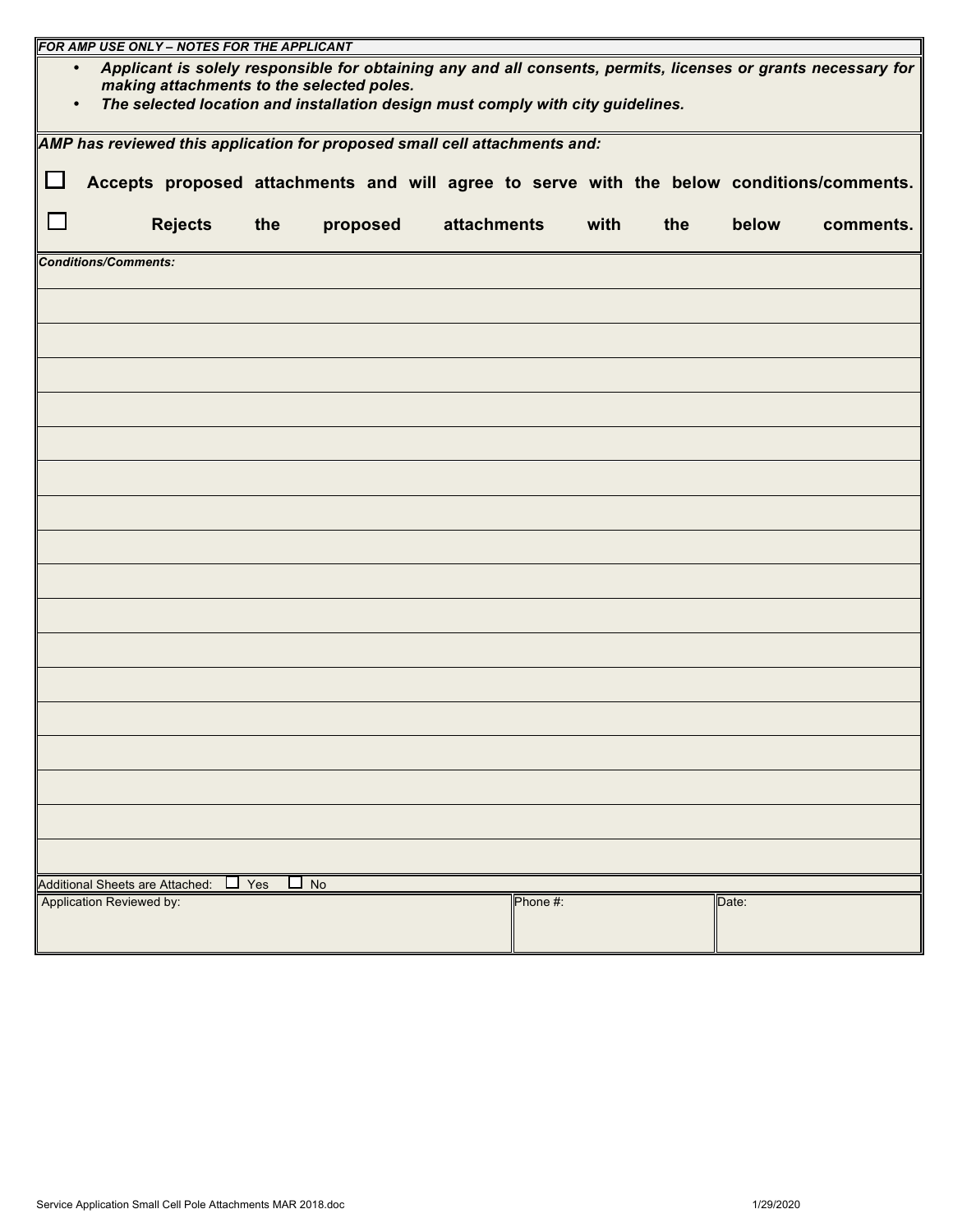## **Alameda Municipal Power Requirements for Small Cell Attachments**

#### **A.** Purpose and Applicability

Below are Alameda Municipal Power's requirements for locating small cell antennas and equipment. These requirements augment and enhance the guidelines provided in the *City of Alameda Wireless Communication Facilities Design Guidelines*. 

For utility poles, the majority of Alameda Municipal Power electric distribution poles are jointly owned with an incumbent telephone company (AT&T). In addition to the process contained herein, the Applicant shall make application to, receive authorization from, and comply with all joint owners' requirements pertaining to the installation of their facilities. Third Party use of jointly owned poles requires the consent of all joint owners. Alameda Municipal Power may not unilaterally authorize the use of a jointly owned pole.

The Applicant is solely responsible for obtaining any and all consents, permits, licenses or grants necessary for making attachments to the selected poles.

#### **B. General**

- 1. Small cell attachments will be permitted on City owned streetlight poles, traffic signal poles, city owned buildings/roof tops, and in the communications space of utility poles.
- 2. The City's first preference to locate small cells will be on city owned non decorative street light poles, traffic signal poles or on city owned buildings/roof tops.
- 3. The Applicant is responsible for obtaining power through Alameda Municipal Power.
- 4. Service through Alameda Municipal Power will be a non-metered service. Power usage will be estimated based on nameplate rating of all equipment and the monthly charges computed based on the applicable  $\blacksquare$ rate $\blacksquare$ schedule. $\blacksquare$ schedule. $\blacksquare$

#### **C. Electrical Requirements**

- 1. Applicants must provide a separate electric line to be run to their equipment. Power for equipment located on streetlights cannot use the power to the luminaire as a source of power.
- 2. Equipment must be properly grounded in accordance with Alameda Municipal Power requirements and General Order 95. Applicants may not bond to Alameda Municipal Power's ground wire.
- 3. Applicants will be responsible for installing all necessary substructure and service cables from an AMP designated service point.
- 4. All small cell installations must be equipped with an appropriate visible disconnect means (switch) that is clearly identified and is accessible to Alameda Municipal Power personnel.

#### **D. Utility Poles**

- 1. Applicant is required to obtain Northern California Joint Pole Association approval as may be required.
- 2. Applicant shall provide pole loading calculations with the equipment to be installed.
- 3. Utility pole installations must use all design techniques to minimize visual impacts including consolidating equipment on the pole to reduce the visual clutter.
- 4. No attachments or antennas are allowed above the communications space of the utility pole.
- 5. No attachments allowed on poles with primary power risers.